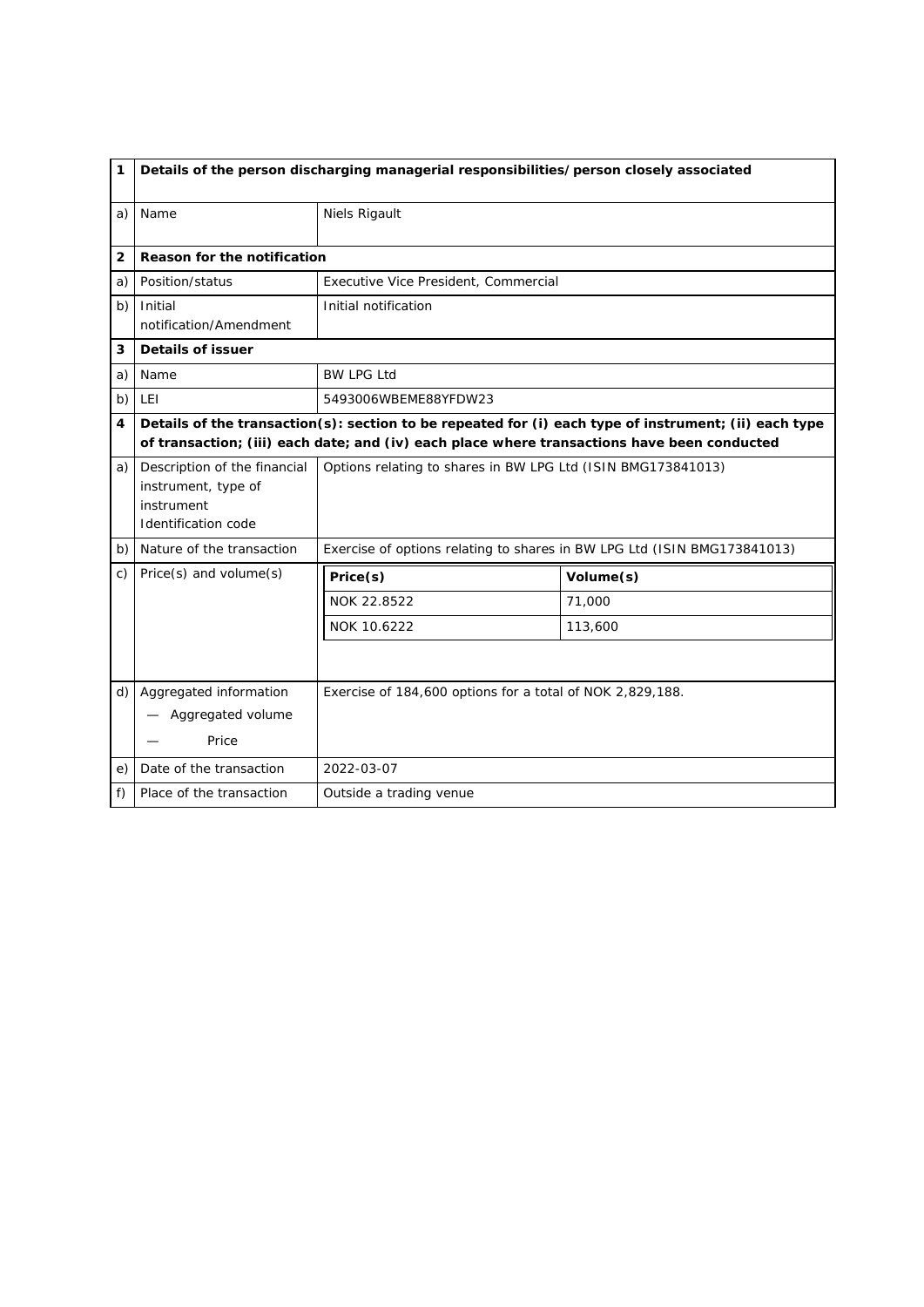| 1  |                                                                                          | Details of the person discharging managerial responsibilities/person closely associated                                                                                                              |           |  |
|----|------------------------------------------------------------------------------------------|------------------------------------------------------------------------------------------------------------------------------------------------------------------------------------------------------|-----------|--|
| a) | Name                                                                                     | Niels Rigault                                                                                                                                                                                        |           |  |
| 2  | Reason for the notification                                                              |                                                                                                                                                                                                      |           |  |
| a) | Position/status                                                                          | Executive Vice President, Commercial                                                                                                                                                                 |           |  |
| b) | Initial<br>notification/Amendment                                                        | Initial notification                                                                                                                                                                                 |           |  |
| 3  | Details of issuer                                                                        |                                                                                                                                                                                                      |           |  |
| a) | Name                                                                                     | <b>BW LPG Ltd</b>                                                                                                                                                                                    |           |  |
| b) | <b>LEI</b>                                                                               | 5493006WBEME88YFDW23                                                                                                                                                                                 |           |  |
| 4  |                                                                                          | Details of the transaction(s): section to be repeated for (i) each type of instrument; (ii) each type<br>of transaction; (iii) each date; and (iv) each place where transactions have been conducted |           |  |
| a) | Description of the financial<br>instrument, type of<br>instrument<br>Identification code | Shares in BW LPG Ltd (ISIN BMG173841013)                                                                                                                                                             |           |  |
| b) | Nature of the transaction                                                                | Sale of shares in BW LPG Ltd (ISIN BMG173841013)                                                                                                                                                     |           |  |
| C) | Price(s) and volume(s)                                                                   | Price(s)                                                                                                                                                                                             | Volume(s) |  |
|    |                                                                                          | Please refer to Appendix                                                                                                                                                                             |           |  |
| d) | Aggregated information<br>Aggregated volume<br>Price                                     | Sale of 184,600 shares for a total of NOK 9,210,777.                                                                                                                                                 |           |  |
| e) | Date of the transaction                                                                  | 2022-03-07                                                                                                                                                                                           |           |  |
| f) | Place of the transaction                                                                 | Oslo Stock Exchange, MIC: XOSL                                                                                                                                                                       |           |  |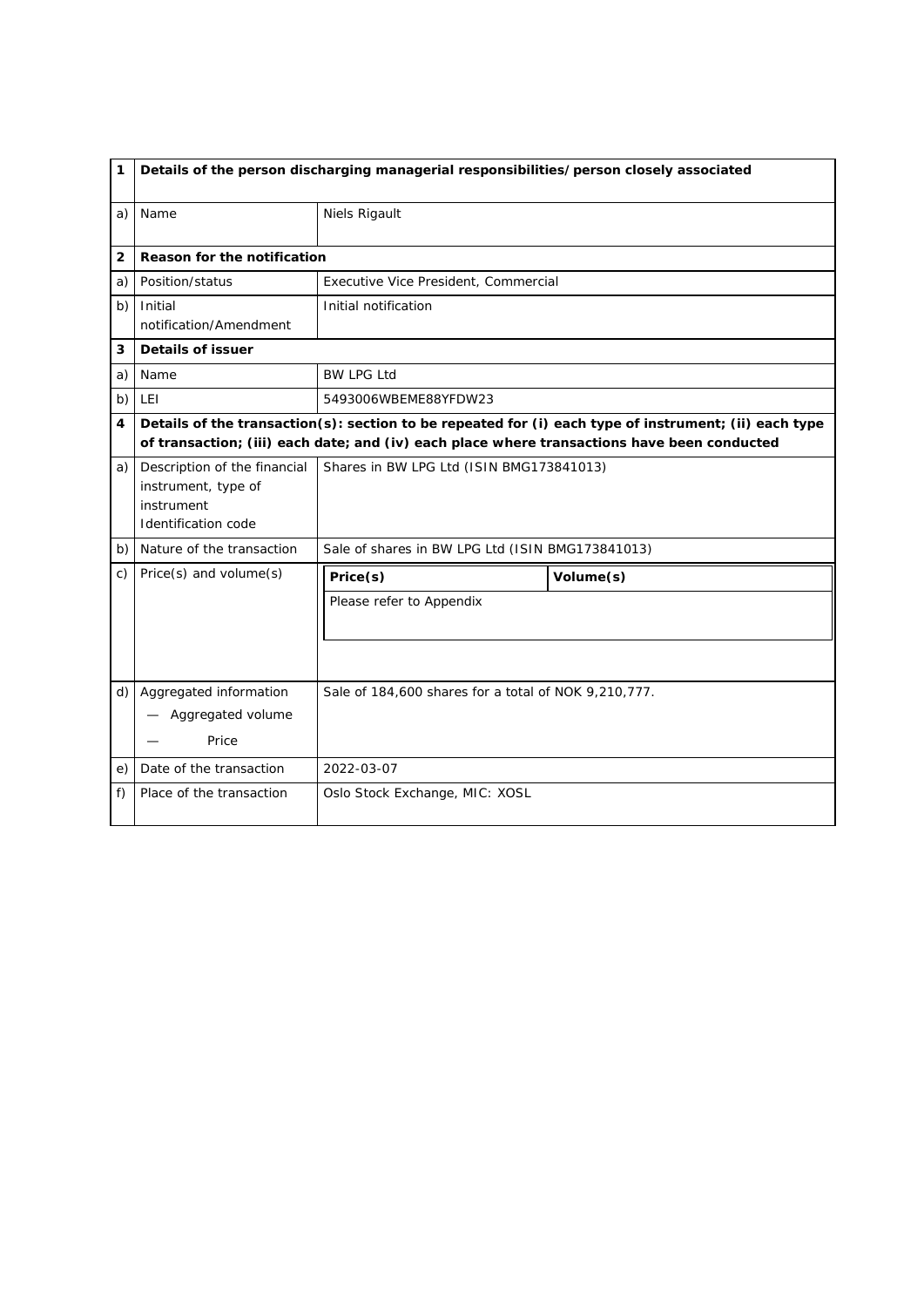**Niels Rigault**

## Sale of shares in BW LPG Ltd (ISIN BMG173841013)

| <b>Price</b> | <b>Volume</b> | <b>Amount</b> | <b>Price</b> | <b>Volume</b> | <b>Amount</b> |
|--------------|---------------|---------------|--------------|---------------|---------------|
| 49.5000      | 39,536        | 1,957,032     | 50.2500      | 4,986         | 250,547       |
| 49.5200      | 6,403         | 317,077       | 50.2750      | 1,656         | 83,255        |
| 49.5500      | 924           | 45,784        | 50.3000      | 600           | 30,180        |
| 49.5600      | 1,050         | 52,038        | 50.3250      | 1,499         | 75,437        |
| 49.5700      | 209           | 10,360        | 50.3500      | 2,460         | 123,861       |
| 49.5800      | 269           | 13,337        | 50.4012      | 7,141         | 359,915       |
| 49.6000      | 1,721         | 85,362        | 50.4250      | 2,467         | 124,398       |
| 49.6200      | 1,122         | 55,674        | 50.4750      | 971           | 49,011        |
| 49.6400      | 1,875         | 93,075        | 50.5000      | 1,818         | 91,809        |
| 49.6500      | 173           | 8,589         | 50.5250      | 1,231         | 62,196        |
| 49.6600      | 998           | 49,561        | 50.5500      | 408           | 20,624        |
| 49.6800      | 548           | 27,225        | 50.5750      | 593           | 29,991        |
| 49.7000      | 12,294        | 611,012       | 49.8959      | 184,600       | 9,210,777     |
| 49.7100      | 1,510         | 75,062        |              |               |               |
| 49.7200      | 3,728         | 185,356       |              |               |               |
| 49.7300      | 404           | 20,091        |              |               |               |
| 49.7400      | 575           | 28,601        |              |               |               |
| 49.7500      | 604           | 30,049        |              |               |               |
| 49.7600      | 355           | 17,665        |              |               |               |
| 49.7700      | 1,539         | 76,596        |              |               |               |
| 49.7800      | 660           | 32,855        |              |               |               |
| 49.7900      | 789           | 39,284        |              |               |               |
| 49.8000      | 6,027         | 300,145       |              |               |               |
| 49.8100      | 680           | 33,871        |              |               |               |
| 49.8200      | 1,818         | 90,573        |              |               |               |
| 49.8400      | 1,033         | 51,485        |              |               |               |
| 49.8600      | 5,255         | 262,014       |              |               |               |
| 49.8800      | 184           | 9,178         |              |               |               |
| 49.9000      | 2,534         | 126,447       |              |               |               |
| 49.9500      | 430           | 21,479        |              |               |               |
| 50.0000      | 12,778        | 638,900       |              |               |               |
| 50.0050      | 206           | 10,301        |              |               |               |
| 50.0100      | 1,481         | 74,065        |              |               |               |
| 50.0150      | 504           | 25,208        |              |               |               |
| 50.0200      | 1,027         | 51,371        |              |               |               |
| 50.0300      | 2,490         | 124,575       |              |               |               |
| 50.0500      | 6,060         | 303,303       |              |               |               |
| 50.0550      | 1,029         | 51,507        |              |               |               |
| 50.0750      | 1,007         | 50,426        |              |               |               |
| 50.1000      | 12,588        | 630,659       |              |               |               |
| 50.1250      | 1,679         | 84,160        |              |               |               |
| 50.1500      | 2,926         | 146,739       |              |               |               |
| 50.1750      | 1,635         | 82,036        |              |               |               |
| 50.2000      | 11,799        | 592,310       |              |               |               |
| 50.2250      | 6,314         | 317,121       |              |               |               |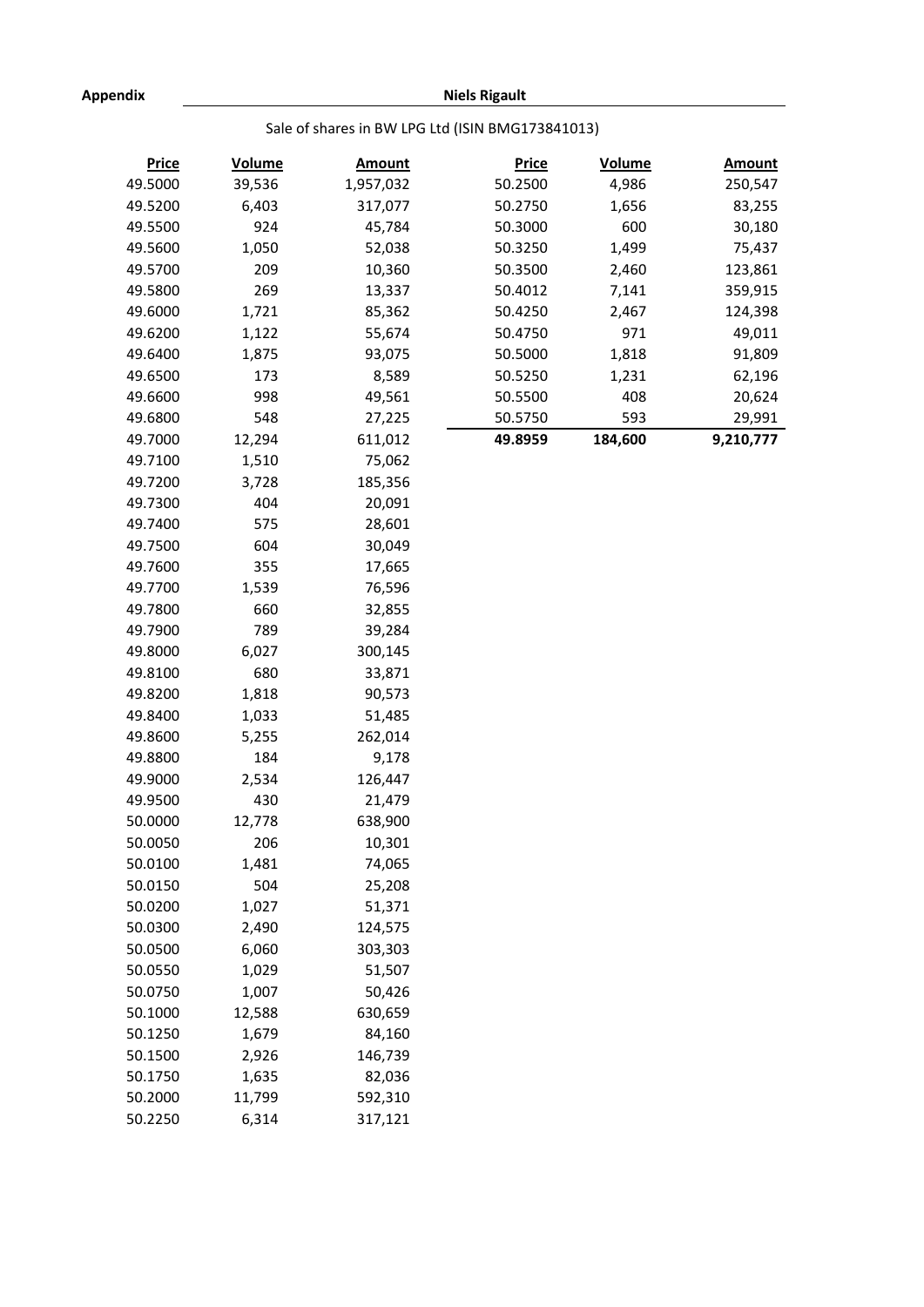| 1               | Details of the person discharging managerial responsibilities/person closely associated  |                                                                                                                                                                                                      |                                                                          |  |
|-----------------|------------------------------------------------------------------------------------------|------------------------------------------------------------------------------------------------------------------------------------------------------------------------------------------------------|--------------------------------------------------------------------------|--|
| a)              | Name                                                                                     | Elaine Ong                                                                                                                                                                                           |                                                                          |  |
| $\overline{2}$  | Reason for the notification                                                              |                                                                                                                                                                                                      |                                                                          |  |
| a)              | Position/status                                                                          | <b>Chief Financial Officer</b>                                                                                                                                                                       |                                                                          |  |
| b)              | Initial<br>notification/Amendment                                                        | Initial notification                                                                                                                                                                                 |                                                                          |  |
| 3               | <b>Details of issuer</b>                                                                 |                                                                                                                                                                                                      |                                                                          |  |
| a)              | Name                                                                                     | <b>BW LPG Ltd</b>                                                                                                                                                                                    |                                                                          |  |
| b)              | <b>LEI</b>                                                                               | 5493006WBEME88YFDW23                                                                                                                                                                                 |                                                                          |  |
| 4               |                                                                                          | Details of the transaction(s): section to be repeated for (i) each type of instrument; (ii) each type<br>of transaction; (iii) each date; and (iv) each place where transactions have been conducted |                                                                          |  |
| a)              | Description of the financial<br>instrument, type of<br>instrument<br>Identification code | Options relating to shares in BW LPG Ltd (ISIN BMG173841013)                                                                                                                                         |                                                                          |  |
| b)              | Nature of the transaction                                                                |                                                                                                                                                                                                      | Exercise of options relating to shares in BW LPG Ltd (ISIN BMG173841013) |  |
| $\mathcal{C}$ ) | Price(s) and volume(s)                                                                   | Price(s)                                                                                                                                                                                             | Volume(s)                                                                |  |
|                 |                                                                                          | NOK 10.6222                                                                                                                                                                                          | 85,200                                                                   |  |
|                 |                                                                                          |                                                                                                                                                                                                      |                                                                          |  |
| d)              | Aggregated information<br>- Aggregated volume<br>Price                                   | Exercise of 85,200 options for a total of NOK 905,011.                                                                                                                                               |                                                                          |  |
| e)              | Date of the transaction                                                                  | 2022-03-07                                                                                                                                                                                           |                                                                          |  |
| f)              | Place of the transaction                                                                 | Outside a trading venue                                                                                                                                                                              |                                                                          |  |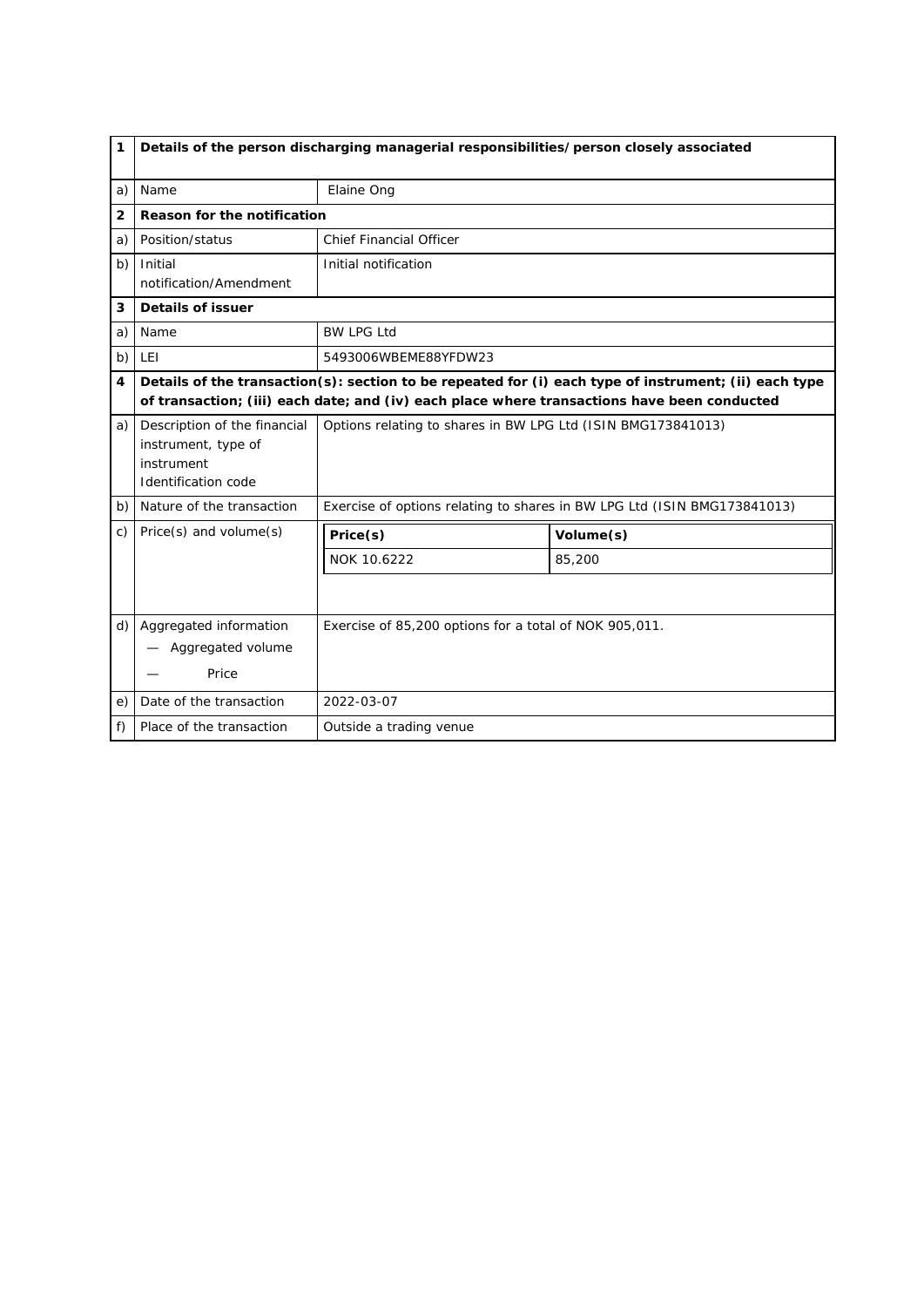| 1              |                                                                                                 | Details of the person discharging managerial responsibilities/person closely associated |                                                                                                                                                                                                      |  |
|----------------|-------------------------------------------------------------------------------------------------|-----------------------------------------------------------------------------------------|------------------------------------------------------------------------------------------------------------------------------------------------------------------------------------------------------|--|
| a)             | Name                                                                                            | Elaine Ong                                                                              |                                                                                                                                                                                                      |  |
| $\overline{2}$ | Reason for the notification                                                                     |                                                                                         |                                                                                                                                                                                                      |  |
| a)             | Position/status                                                                                 | <b>Chief Financial Officer</b>                                                          |                                                                                                                                                                                                      |  |
| b)             | Initial<br>notification/Amendment                                                               | Initial notification                                                                    |                                                                                                                                                                                                      |  |
| 3              | Details of issuer                                                                               |                                                                                         |                                                                                                                                                                                                      |  |
| a)             | Name                                                                                            | <b>BW LPG Ltd</b>                                                                       |                                                                                                                                                                                                      |  |
| b)             | <b>LEI</b>                                                                                      | 5493006WBEME88YFDW23                                                                    |                                                                                                                                                                                                      |  |
| 4              |                                                                                                 |                                                                                         | Details of the transaction(s): section to be repeated for (i) each type of instrument; (ii) each type<br>of transaction; (iii) each date; and (iv) each place where transactions have been conducted |  |
| a)             | Description of the financial<br>instrument, type of<br>instrument<br><b>Identification code</b> | Shares in BW LPG Ltd (ISIN BMG173841013)                                                |                                                                                                                                                                                                      |  |
| b)             | Nature of the transaction                                                                       | Sale of shares in BW LPG Ltd (ISIN BMG173841013)                                        |                                                                                                                                                                                                      |  |
| C)             | Price(s) and volume(s)                                                                          | Price(s)                                                                                | Volume(s)                                                                                                                                                                                            |  |
|                |                                                                                                 | Please refer to Appendix                                                                |                                                                                                                                                                                                      |  |
|                |                                                                                                 |                                                                                         |                                                                                                                                                                                                      |  |
| d)             | Aggregated information<br>Aggregated volume<br>Price                                            | Sale of 85,200 shares for a total of NOK 4,251,128.                                     |                                                                                                                                                                                                      |  |
| e)             | Date of the transaction                                                                         | 2022-03-07                                                                              |                                                                                                                                                                                                      |  |
| f)             | Place of the transaction                                                                        | Oslo Stock Exchange, MIC: XOSL                                                          |                                                                                                                                                                                                      |  |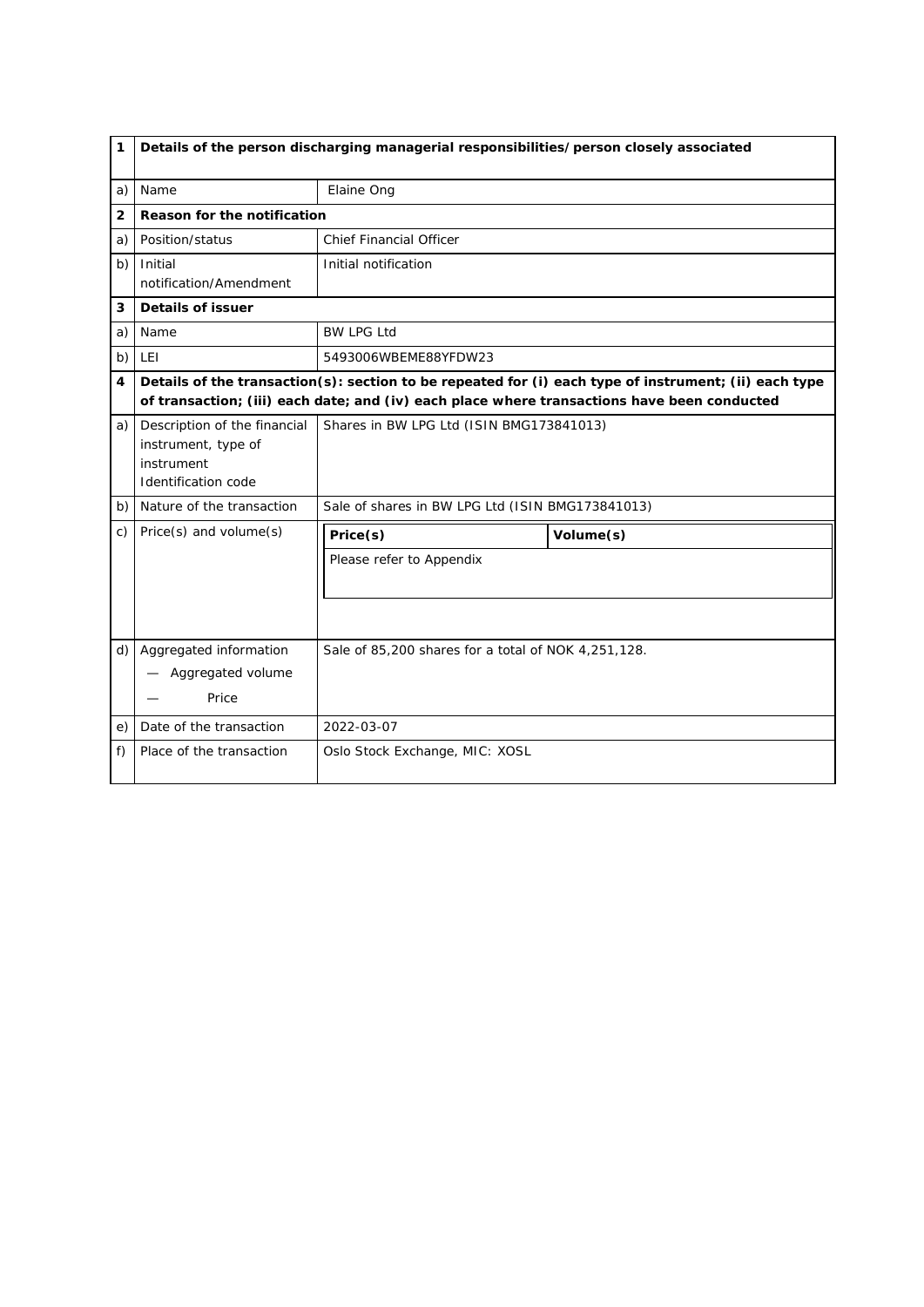**Elaine Ong**

# Sale of shares in BW LPG Ltd (ISIN BMG173841013)

| 49.5000<br>18,248<br>903,276<br>50.2500<br>2,301<br>115,625<br>764<br>49.5200<br>2,955<br>146,332<br>50.2750<br>38,410<br>427<br>49.5500<br>21,158<br>50.3000<br>277<br>13,933<br>49.5600<br>485<br>24,037<br>50.3250<br>692<br>34,825<br>49.5700<br>96<br>4,759<br>50.3500<br>1,136<br>57,198<br>49.5800<br>124<br>6,148<br>50.4012<br>3,296<br>166,122<br>49.6000<br>794<br>39,382<br>50.4250<br>1,139<br>57,434<br>49.6200<br>518<br>25,703<br>448<br>22,613<br>50.4750<br>49.6400<br>866<br>42,988<br>50.5000<br>839<br>42,370<br>80<br>49.6500<br>3,972<br>50.5250<br>568<br>28,698<br>460<br>49.6600<br>22,844<br>50.5500<br>188<br>9,503<br>49.6800<br>253<br>12,569<br>13,858<br>50.5750<br>274<br>49.7000<br>5,674<br>281,998<br>4,251,128<br>49.8959<br>85,200<br>49.7100<br>697<br>34,648<br>49.7200<br>1,721<br>85,568<br>186<br>49.7300<br>9,250<br>266<br>49.7400<br>13,231<br>279<br>49.7500<br>13,880<br>164<br>49.7600<br>8,161<br>49.7700<br>710<br>35,337<br>49.7800<br>305<br>15,183<br>49.7900<br>364<br>18,124<br>49.8000<br>2,782<br>138,544<br>49.8100<br>314<br>15,640<br>49.8200<br>839<br>41,799<br>49.8400<br>477<br>23,774<br>49.8600<br>2,424<br>120,861<br>84<br>49.8800<br>4,190<br>49.9000<br>58,283<br>1,168<br>49.9500<br>198<br>9,890<br>50.0000<br>5,898<br>294,900<br>50.0050<br>95<br>4,750<br>50.0100<br>684<br>34,207<br>233<br>50.0150<br>11,653<br>50.0200<br>23,709<br>474<br>50.0300<br>57,484<br>1,149<br>50.0500<br>139,990<br>2,797<br>50.0550<br>23,776<br>475<br>50.0750<br>465<br>23,285<br>50.1000<br>5,810<br>291,081<br>50.1250<br>38,847<br>775<br>50.1500<br>1,351<br>67,753<br>754<br>50.1750<br>37,832<br>273,389<br>50.2000<br>5,446<br>50.2250<br>2,914<br>146,356 | <b>Price</b> | <b>Volume</b> | <b>Amount</b> | <b>Price</b> | <b>Volume</b> | <b>Amount</b> |
|--------------------------------------------------------------------------------------------------------------------------------------------------------------------------------------------------------------------------------------------------------------------------------------------------------------------------------------------------------------------------------------------------------------------------------------------------------------------------------------------------------------------------------------------------------------------------------------------------------------------------------------------------------------------------------------------------------------------------------------------------------------------------------------------------------------------------------------------------------------------------------------------------------------------------------------------------------------------------------------------------------------------------------------------------------------------------------------------------------------------------------------------------------------------------------------------------------------------------------------------------------------------------------------------------------------------------------------------------------------------------------------------------------------------------------------------------------------------------------------------------------------------------------------------------------------------------------------------------------------------------------------------------------------------------------------------------------------------------------|--------------|---------------|---------------|--------------|---------------|---------------|
|                                                                                                                                                                                                                                                                                                                                                                                                                                                                                                                                                                                                                                                                                                                                                                                                                                                                                                                                                                                                                                                                                                                                                                                                                                                                                                                                                                                                                                                                                                                                                                                                                                                                                                                                |              |               |               |              |               |               |
|                                                                                                                                                                                                                                                                                                                                                                                                                                                                                                                                                                                                                                                                                                                                                                                                                                                                                                                                                                                                                                                                                                                                                                                                                                                                                                                                                                                                                                                                                                                                                                                                                                                                                                                                |              |               |               |              |               |               |
|                                                                                                                                                                                                                                                                                                                                                                                                                                                                                                                                                                                                                                                                                                                                                                                                                                                                                                                                                                                                                                                                                                                                                                                                                                                                                                                                                                                                                                                                                                                                                                                                                                                                                                                                |              |               |               |              |               |               |
|                                                                                                                                                                                                                                                                                                                                                                                                                                                                                                                                                                                                                                                                                                                                                                                                                                                                                                                                                                                                                                                                                                                                                                                                                                                                                                                                                                                                                                                                                                                                                                                                                                                                                                                                |              |               |               |              |               |               |
|                                                                                                                                                                                                                                                                                                                                                                                                                                                                                                                                                                                                                                                                                                                                                                                                                                                                                                                                                                                                                                                                                                                                                                                                                                                                                                                                                                                                                                                                                                                                                                                                                                                                                                                                |              |               |               |              |               |               |
|                                                                                                                                                                                                                                                                                                                                                                                                                                                                                                                                                                                                                                                                                                                                                                                                                                                                                                                                                                                                                                                                                                                                                                                                                                                                                                                                                                                                                                                                                                                                                                                                                                                                                                                                |              |               |               |              |               |               |
|                                                                                                                                                                                                                                                                                                                                                                                                                                                                                                                                                                                                                                                                                                                                                                                                                                                                                                                                                                                                                                                                                                                                                                                                                                                                                                                                                                                                                                                                                                                                                                                                                                                                                                                                |              |               |               |              |               |               |
|                                                                                                                                                                                                                                                                                                                                                                                                                                                                                                                                                                                                                                                                                                                                                                                                                                                                                                                                                                                                                                                                                                                                                                                                                                                                                                                                                                                                                                                                                                                                                                                                                                                                                                                                |              |               |               |              |               |               |
|                                                                                                                                                                                                                                                                                                                                                                                                                                                                                                                                                                                                                                                                                                                                                                                                                                                                                                                                                                                                                                                                                                                                                                                                                                                                                                                                                                                                                                                                                                                                                                                                                                                                                                                                |              |               |               |              |               |               |
|                                                                                                                                                                                                                                                                                                                                                                                                                                                                                                                                                                                                                                                                                                                                                                                                                                                                                                                                                                                                                                                                                                                                                                                                                                                                                                                                                                                                                                                                                                                                                                                                                                                                                                                                |              |               |               |              |               |               |
|                                                                                                                                                                                                                                                                                                                                                                                                                                                                                                                                                                                                                                                                                                                                                                                                                                                                                                                                                                                                                                                                                                                                                                                                                                                                                                                                                                                                                                                                                                                                                                                                                                                                                                                                |              |               |               |              |               |               |
|                                                                                                                                                                                                                                                                                                                                                                                                                                                                                                                                                                                                                                                                                                                                                                                                                                                                                                                                                                                                                                                                                                                                                                                                                                                                                                                                                                                                                                                                                                                                                                                                                                                                                                                                |              |               |               |              |               |               |
|                                                                                                                                                                                                                                                                                                                                                                                                                                                                                                                                                                                                                                                                                                                                                                                                                                                                                                                                                                                                                                                                                                                                                                                                                                                                                                                                                                                                                                                                                                                                                                                                                                                                                                                                |              |               |               |              |               |               |
|                                                                                                                                                                                                                                                                                                                                                                                                                                                                                                                                                                                                                                                                                                                                                                                                                                                                                                                                                                                                                                                                                                                                                                                                                                                                                                                                                                                                                                                                                                                                                                                                                                                                                                                                |              |               |               |              |               |               |
|                                                                                                                                                                                                                                                                                                                                                                                                                                                                                                                                                                                                                                                                                                                                                                                                                                                                                                                                                                                                                                                                                                                                                                                                                                                                                                                                                                                                                                                                                                                                                                                                                                                                                                                                |              |               |               |              |               |               |
|                                                                                                                                                                                                                                                                                                                                                                                                                                                                                                                                                                                                                                                                                                                                                                                                                                                                                                                                                                                                                                                                                                                                                                                                                                                                                                                                                                                                                                                                                                                                                                                                                                                                                                                                |              |               |               |              |               |               |
|                                                                                                                                                                                                                                                                                                                                                                                                                                                                                                                                                                                                                                                                                                                                                                                                                                                                                                                                                                                                                                                                                                                                                                                                                                                                                                                                                                                                                                                                                                                                                                                                                                                                                                                                |              |               |               |              |               |               |
|                                                                                                                                                                                                                                                                                                                                                                                                                                                                                                                                                                                                                                                                                                                                                                                                                                                                                                                                                                                                                                                                                                                                                                                                                                                                                                                                                                                                                                                                                                                                                                                                                                                                                                                                |              |               |               |              |               |               |
|                                                                                                                                                                                                                                                                                                                                                                                                                                                                                                                                                                                                                                                                                                                                                                                                                                                                                                                                                                                                                                                                                                                                                                                                                                                                                                                                                                                                                                                                                                                                                                                                                                                                                                                                |              |               |               |              |               |               |
|                                                                                                                                                                                                                                                                                                                                                                                                                                                                                                                                                                                                                                                                                                                                                                                                                                                                                                                                                                                                                                                                                                                                                                                                                                                                                                                                                                                                                                                                                                                                                                                                                                                                                                                                |              |               |               |              |               |               |
|                                                                                                                                                                                                                                                                                                                                                                                                                                                                                                                                                                                                                                                                                                                                                                                                                                                                                                                                                                                                                                                                                                                                                                                                                                                                                                                                                                                                                                                                                                                                                                                                                                                                                                                                |              |               |               |              |               |               |
|                                                                                                                                                                                                                                                                                                                                                                                                                                                                                                                                                                                                                                                                                                                                                                                                                                                                                                                                                                                                                                                                                                                                                                                                                                                                                                                                                                                                                                                                                                                                                                                                                                                                                                                                |              |               |               |              |               |               |
|                                                                                                                                                                                                                                                                                                                                                                                                                                                                                                                                                                                                                                                                                                                                                                                                                                                                                                                                                                                                                                                                                                                                                                                                                                                                                                                                                                                                                                                                                                                                                                                                                                                                                                                                |              |               |               |              |               |               |
|                                                                                                                                                                                                                                                                                                                                                                                                                                                                                                                                                                                                                                                                                                                                                                                                                                                                                                                                                                                                                                                                                                                                                                                                                                                                                                                                                                                                                                                                                                                                                                                                                                                                                                                                |              |               |               |              |               |               |
|                                                                                                                                                                                                                                                                                                                                                                                                                                                                                                                                                                                                                                                                                                                                                                                                                                                                                                                                                                                                                                                                                                                                                                                                                                                                                                                                                                                                                                                                                                                                                                                                                                                                                                                                |              |               |               |              |               |               |
|                                                                                                                                                                                                                                                                                                                                                                                                                                                                                                                                                                                                                                                                                                                                                                                                                                                                                                                                                                                                                                                                                                                                                                                                                                                                                                                                                                                                                                                                                                                                                                                                                                                                                                                                |              |               |               |              |               |               |
|                                                                                                                                                                                                                                                                                                                                                                                                                                                                                                                                                                                                                                                                                                                                                                                                                                                                                                                                                                                                                                                                                                                                                                                                                                                                                                                                                                                                                                                                                                                                                                                                                                                                                                                                |              |               |               |              |               |               |
|                                                                                                                                                                                                                                                                                                                                                                                                                                                                                                                                                                                                                                                                                                                                                                                                                                                                                                                                                                                                                                                                                                                                                                                                                                                                                                                                                                                                                                                                                                                                                                                                                                                                                                                                |              |               |               |              |               |               |
|                                                                                                                                                                                                                                                                                                                                                                                                                                                                                                                                                                                                                                                                                                                                                                                                                                                                                                                                                                                                                                                                                                                                                                                                                                                                                                                                                                                                                                                                                                                                                                                                                                                                                                                                |              |               |               |              |               |               |
|                                                                                                                                                                                                                                                                                                                                                                                                                                                                                                                                                                                                                                                                                                                                                                                                                                                                                                                                                                                                                                                                                                                                                                                                                                                                                                                                                                                                                                                                                                                                                                                                                                                                                                                                |              |               |               |              |               |               |
|                                                                                                                                                                                                                                                                                                                                                                                                                                                                                                                                                                                                                                                                                                                                                                                                                                                                                                                                                                                                                                                                                                                                                                                                                                                                                                                                                                                                                                                                                                                                                                                                                                                                                                                                |              |               |               |              |               |               |
|                                                                                                                                                                                                                                                                                                                                                                                                                                                                                                                                                                                                                                                                                                                                                                                                                                                                                                                                                                                                                                                                                                                                                                                                                                                                                                                                                                                                                                                                                                                                                                                                                                                                                                                                |              |               |               |              |               |               |
|                                                                                                                                                                                                                                                                                                                                                                                                                                                                                                                                                                                                                                                                                                                                                                                                                                                                                                                                                                                                                                                                                                                                                                                                                                                                                                                                                                                                                                                                                                                                                                                                                                                                                                                                |              |               |               |              |               |               |
|                                                                                                                                                                                                                                                                                                                                                                                                                                                                                                                                                                                                                                                                                                                                                                                                                                                                                                                                                                                                                                                                                                                                                                                                                                                                                                                                                                                                                                                                                                                                                                                                                                                                                                                                |              |               |               |              |               |               |
|                                                                                                                                                                                                                                                                                                                                                                                                                                                                                                                                                                                                                                                                                                                                                                                                                                                                                                                                                                                                                                                                                                                                                                                                                                                                                                                                                                                                                                                                                                                                                                                                                                                                                                                                |              |               |               |              |               |               |
|                                                                                                                                                                                                                                                                                                                                                                                                                                                                                                                                                                                                                                                                                                                                                                                                                                                                                                                                                                                                                                                                                                                                                                                                                                                                                                                                                                                                                                                                                                                                                                                                                                                                                                                                |              |               |               |              |               |               |
|                                                                                                                                                                                                                                                                                                                                                                                                                                                                                                                                                                                                                                                                                                                                                                                                                                                                                                                                                                                                                                                                                                                                                                                                                                                                                                                                                                                                                                                                                                                                                                                                                                                                                                                                |              |               |               |              |               |               |
|                                                                                                                                                                                                                                                                                                                                                                                                                                                                                                                                                                                                                                                                                                                                                                                                                                                                                                                                                                                                                                                                                                                                                                                                                                                                                                                                                                                                                                                                                                                                                                                                                                                                                                                                |              |               |               |              |               |               |
|                                                                                                                                                                                                                                                                                                                                                                                                                                                                                                                                                                                                                                                                                                                                                                                                                                                                                                                                                                                                                                                                                                                                                                                                                                                                                                                                                                                                                                                                                                                                                                                                                                                                                                                                |              |               |               |              |               |               |
|                                                                                                                                                                                                                                                                                                                                                                                                                                                                                                                                                                                                                                                                                                                                                                                                                                                                                                                                                                                                                                                                                                                                                                                                                                                                                                                                                                                                                                                                                                                                                                                                                                                                                                                                |              |               |               |              |               |               |
|                                                                                                                                                                                                                                                                                                                                                                                                                                                                                                                                                                                                                                                                                                                                                                                                                                                                                                                                                                                                                                                                                                                                                                                                                                                                                                                                                                                                                                                                                                                                                                                                                                                                                                                                |              |               |               |              |               |               |
|                                                                                                                                                                                                                                                                                                                                                                                                                                                                                                                                                                                                                                                                                                                                                                                                                                                                                                                                                                                                                                                                                                                                                                                                                                                                                                                                                                                                                                                                                                                                                                                                                                                                                                                                |              |               |               |              |               |               |
|                                                                                                                                                                                                                                                                                                                                                                                                                                                                                                                                                                                                                                                                                                                                                                                                                                                                                                                                                                                                                                                                                                                                                                                                                                                                                                                                                                                                                                                                                                                                                                                                                                                                                                                                |              |               |               |              |               |               |
|                                                                                                                                                                                                                                                                                                                                                                                                                                                                                                                                                                                                                                                                                                                                                                                                                                                                                                                                                                                                                                                                                                                                                                                                                                                                                                                                                                                                                                                                                                                                                                                                                                                                                                                                |              |               |               |              |               |               |
|                                                                                                                                                                                                                                                                                                                                                                                                                                                                                                                                                                                                                                                                                                                                                                                                                                                                                                                                                                                                                                                                                                                                                                                                                                                                                                                                                                                                                                                                                                                                                                                                                                                                                                                                |              |               |               |              |               |               |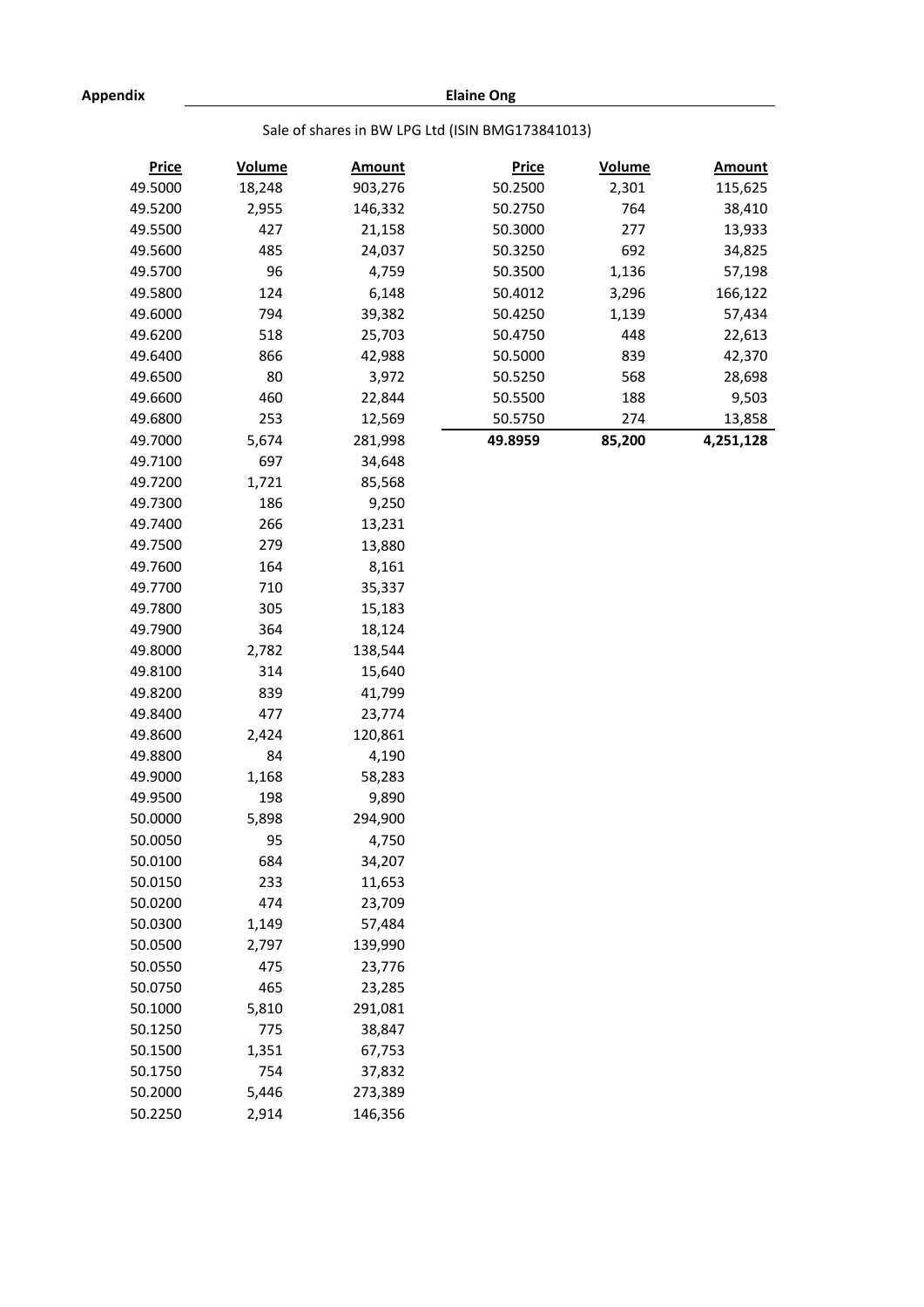| 1              | Details of the person discharging managerial responsibilities/person closely associated         |                                                                                                                                                                                                      |                                                                          |  |
|----------------|-------------------------------------------------------------------------------------------------|------------------------------------------------------------------------------------------------------------------------------------------------------------------------------------------------------|--------------------------------------------------------------------------|--|
| a)             | Name                                                                                            | Pontus Berg                                                                                                                                                                                          |                                                                          |  |
| $\overline{2}$ | Reason for the notification                                                                     |                                                                                                                                                                                                      |                                                                          |  |
| a)             | Position/status                                                                                 | Executive Vice President, Technical & Operations                                                                                                                                                     |                                                                          |  |
| b)             | Initial<br>notification/Amendment                                                               | Initial notification                                                                                                                                                                                 |                                                                          |  |
| 3              | Details of issuer                                                                               |                                                                                                                                                                                                      |                                                                          |  |
| a)             | Name                                                                                            | <b>BW LPG Ltd</b>                                                                                                                                                                                    |                                                                          |  |
| b)             | <b>LEI</b>                                                                                      | 5493006WBEME88YFDW23                                                                                                                                                                                 |                                                                          |  |
| 4              |                                                                                                 | Details of the transaction(s): section to be repeated for (i) each type of instrument; (ii) each type<br>of transaction; (iii) each date; and (iv) each place where transactions have been conducted |                                                                          |  |
| a)             | Description of the financial<br>instrument, type of<br>instrument<br><b>Identification code</b> | Options relating to shares in BW LPG Ltd (ISIN BMG173841013)                                                                                                                                         |                                                                          |  |
| b)             | Nature of the transaction                                                                       |                                                                                                                                                                                                      | Exercise of options relating to shares in BW LPG Ltd (ISIN BMG173841013) |  |
| C)             | Price(s) and volume(s)                                                                          | Price(s)                                                                                                                                                                                             | Volume(s)                                                                |  |
|                |                                                                                                 | NOK 10.6222                                                                                                                                                                                          | 51,120                                                                   |  |
|                |                                                                                                 |                                                                                                                                                                                                      |                                                                          |  |
| d)             | Aggregated information<br>Aggregated volume<br>Price                                            | Exercise of 51,120 options for a total of NOK 543,007.                                                                                                                                               |                                                                          |  |
| e)             | Date of the transaction                                                                         | 2022-03-07                                                                                                                                                                                           |                                                                          |  |
| f)             | Place of the transaction                                                                        | Outside a trading venue                                                                                                                                                                              |                                                                          |  |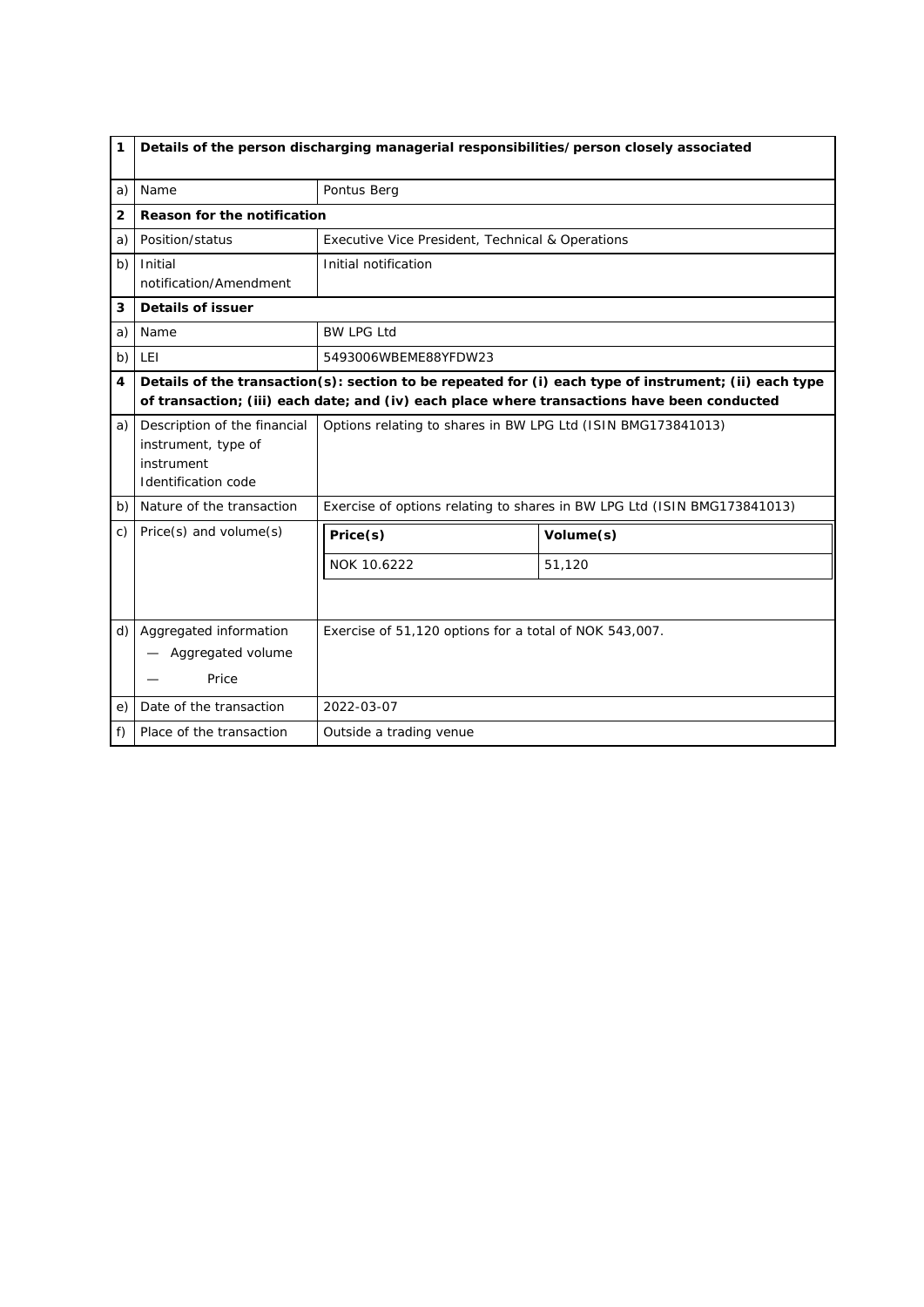| 1              |                                                                                          | Details of the person discharging managerial responsibilities/person closely associated |                                                                                                                                                                                                      |  |
|----------------|------------------------------------------------------------------------------------------|-----------------------------------------------------------------------------------------|------------------------------------------------------------------------------------------------------------------------------------------------------------------------------------------------------|--|
| a)             | Name                                                                                     | Pontus Berg                                                                             |                                                                                                                                                                                                      |  |
| $\overline{2}$ | Reason for the notification                                                              |                                                                                         |                                                                                                                                                                                                      |  |
| a)             | Position/status                                                                          | Executive Vice President, Technical & Operations                                        |                                                                                                                                                                                                      |  |
| b)             | Initial<br>notification/Amendment                                                        | Initial notification                                                                    |                                                                                                                                                                                                      |  |
| 3              | <b>Details of issuer</b>                                                                 |                                                                                         |                                                                                                                                                                                                      |  |
| a)             | Name                                                                                     | <b>BW LPG Ltd</b>                                                                       |                                                                                                                                                                                                      |  |
| b)             | <b>LEI</b>                                                                               | 5493006WBEME88YFDW23                                                                    |                                                                                                                                                                                                      |  |
| 4              |                                                                                          |                                                                                         | Details of the transaction(s): section to be repeated for (i) each type of instrument; (ii) each type<br>of transaction; (iii) each date; and (iv) each place where transactions have been conducted |  |
| a)             | Description of the financial<br>instrument, type of<br>instrument<br>Identification code | Shares in BW LPG Ltd (ISIN BMG173841013)                                                |                                                                                                                                                                                                      |  |
| b)             | Nature of the transaction                                                                | Sale of shares in BW LPG Ltd (ISIN BMG173841013)                                        |                                                                                                                                                                                                      |  |
| C)             | Price(s) and volume(s)                                                                   | Price(s)                                                                                | Volume(s)                                                                                                                                                                                            |  |
|                |                                                                                          | Please refer to Appendix                                                                |                                                                                                                                                                                                      |  |
|                |                                                                                          |                                                                                         |                                                                                                                                                                                                      |  |
| d)             | Aggregated information<br>Aggregated volume<br>Price                                     | Sale of 51,120 shares for a total of NOK 2,550,676.                                     |                                                                                                                                                                                                      |  |
| e)             | Date of the transaction                                                                  | 2022-03-07                                                                              |                                                                                                                                                                                                      |  |
| f)             | Place of the transaction                                                                 | Oslo Stock Exchange, MIC: XOSL                                                          |                                                                                                                                                                                                      |  |